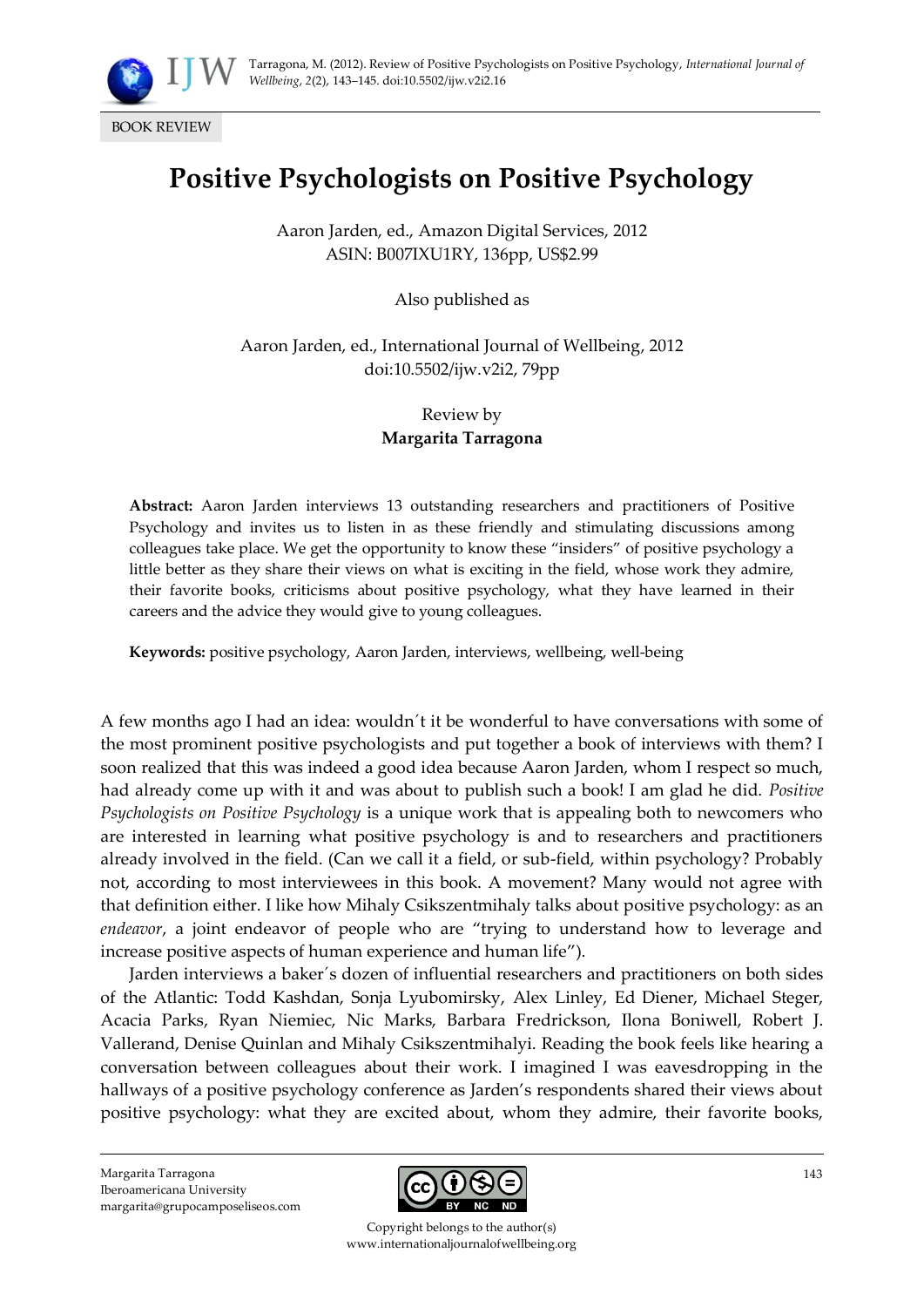

criticisms of positive psychology, what they have learned and the advice they would give to young psychologists. Some talk about their own life and career development, others comment on their concerns and hopes for positive psychology. They are all passionate about their work: that comes across in every interview, almost from the first sentence. Their interests range from the study of passion itself, to defining and measuring happiness, understanding the relationship between wellbeing and our natural environment, flow and creativity, testing interventions that can increase people´s happiness, studying meaning and purpose, researching positive emotions and the neural processes associated with them, how to improve life for people who are disadvantaged, how people use their time, exploring if we can teach young people to have happier lives, how the movies depict human strengths…

Each interviewee has contributed in a special way, and each from a different angle, to our understanding of what makes life good and worthwhile. At the same time, I am struck by how much they agree on some topics regarding positive psychology: many of them turn to the relationship between research and practice and how important it is to keep solid science at the heart of positive psychology. They point out there is a great demand for applications; and that sometimes there is not enough "coming in", in terms of funds and resources for research, to respond to the demand for knowledge that is applicable to education, coaching, clinical work and organizational consulting. Several interviewees warn against the risk of translating research findings to interventions too soon. Citing Csikszentmihalyi again: 'If we promise and come across as knowing all the answers and being able to apply them, and then they don't work, then the public will say, 'It's just another fad, forget about it', and positive psychology will get a bad name'.

Most of the positive psychologists in the book call for a healthy dose of skepticism about findings (including their own) and positive psychology applications. This can be hard to achieve when research is translated in the popular media; but it is crucial in order to keep positive psychology credible and to help it grow in a healthy way,

Participants also agree on the importance of being active in and connected to other areas of psychology and with other fields: social psychology, neuroscience, economics (an area in which Ed Diener has become especially interested as he studies wellbeing among nations). They recommend that young positive psychologists do not define themselves as positive psychologists too soon, cautioning that it may be a better idea to have at least two professional identities: for example, as both a social psychologist and a positive psychologist. Sonja Lyubomirsky comments: 'maybe the greatest achievement is that it almost does not need to be its own field anymore, because now so many researchers are studying the positive side of life'. And Ed Diener makes this need for disciplinary and interdisciplinary communication very clear when he says: 'My strongest desire for positive psychology is that it not be a cult or a club. Too often positive psychologists just look at the work of other positive psychologists, rather than broadening out and looking at relevant work of those who are not in the positive psychology fold.'.

Several of the interviewees talk about the importance of acknowledging the contributions of the predecessors of positive psychology and, as Michael Steger puts it, 'reading old stuff'. Another common theme has to do with studying cultural differences more carefully and striving for a more culturally diverse community of professionals and scholars in positive psychology. In this regard, I felt the book might have been more representative of the international make-up of positive psychology: all of the interviewees are from English speaking countries (except for Bob Vallerand from Canada, half English speaking…). I noticed this especially because I have just came back from the first National Positive Psychology Conference